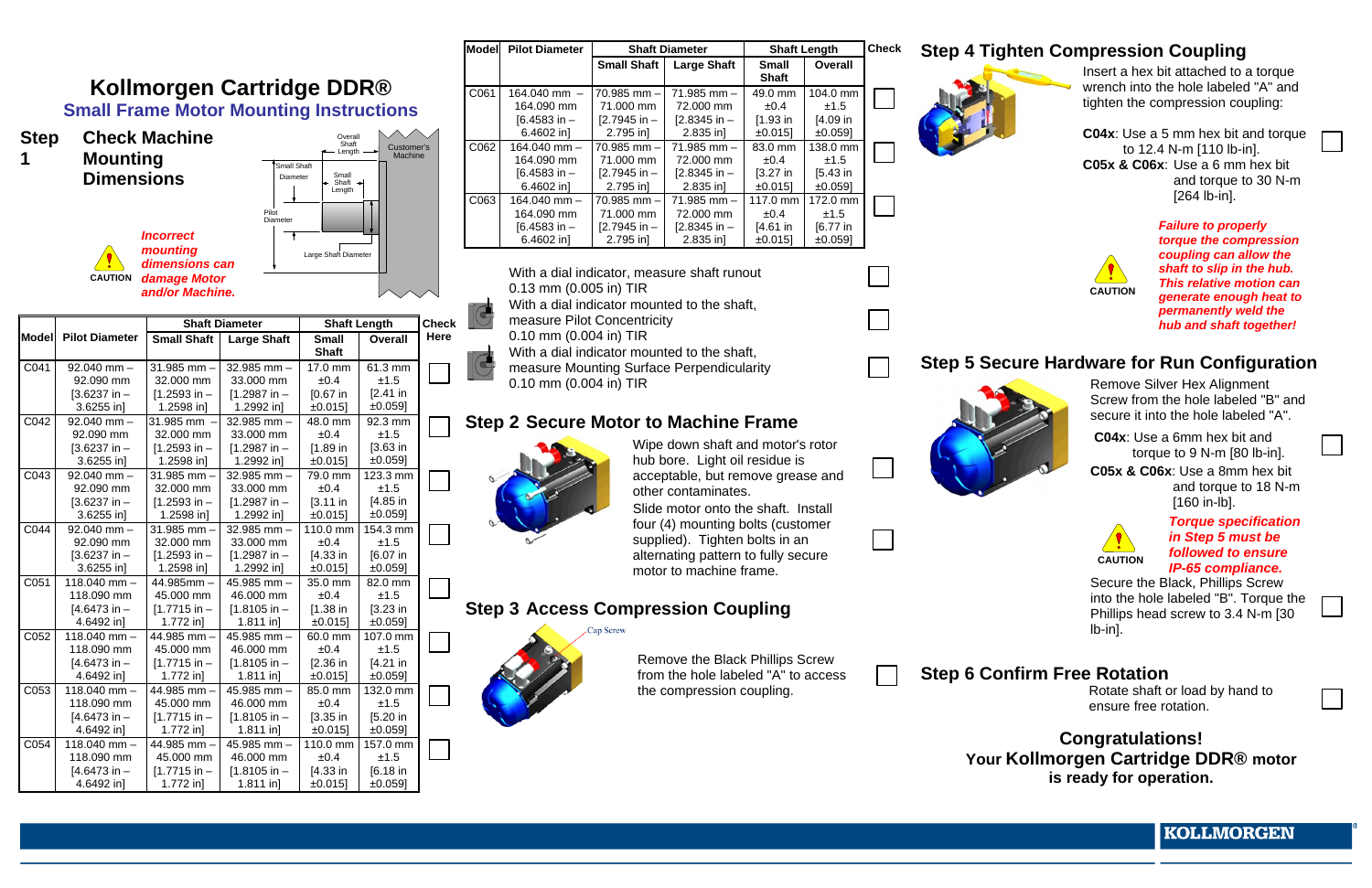# **Kollmorgen Cartridge DDR® Small Frame Motor Removal Instructions**

## **Step 1 Align Rotor**



Remove the Black Phillips Screw from the hole labeled "B"

Insert a 5 mm hex bit (C04X) or 6 mm hex bit (C05X/C06X) into the hole labeled "B" and rotate the shaft until the hex bit falls into the alignment hole in the rotor. Rotate shaft gently by hand. Rotating the shaft under the motor's power or forcibly rotating a large inertia may damage the rotor hub, housing, or hex bit when the bit drops into place. Remove the hex bit without rotating the shaft.

## **Step 2 Install Alignment Screw**



Remove Silver Hex Alignment Screw from the hole labeled "A" and secure it into the hole labeled "B". The Alignment screw must fully engage the rotor such that the shoulder of the Alignment screw is against the motor housing Motor rotor will not rotate once this pin is properly engaged. **C04X**: Use a 6 mm hex bit. **C05X & C06X**: Use a 8 mm hex bit.

## **Step 3 Loosen Compression Coupling**



Insert a hex bit attached to a wrench into the hole labeled "A" and loosen the compression coupling. To insure the compression coupling is released, loosen the bolt one complete revolution passed finger tight.

**C04X**: Use a 5 mm hex bit. **C05X & C06X**: Use a 6 mm hex bit.

# **Step 4 Install Phillips Head Screw**



Secure the Black, Phillips Screw into the hole labeled "A".

## **Step 5 Remove Motor from Machine**



Remove the (4) mounting bolts securing the motor frame to the machine and slide the motor off the shaft.

*The notches at the mounting face in the top and bottom surfaces of the housing provide a means of GENTLY prying the motor loose from the machine using a screw driver tip.*

### **Sales and Service**

Kollmorgen is committed to quality customer service. Our products are available world-wide through an extensive authorized distributor network. To serve in the most effective way, please contact your local sales representative for assistance. If you are unaware of your local sales representative, please contact us.

### **Kollmorgen Customer Support:**

**North America** Email: support@kollmorgen.com Phone: 1-540-633-3545 Fax: 1-540-633-4162 Web: [www.kollmorgen.com](http://www.kollmorgen.com/)

### **Europe**

Email: technik@kollmorgen.com Phone: +49(0)203 99 79 9 Fax: +49(0)203 99 79 155 Web: [www.kollmorgen.com](http://www.kollmorgen.com/)

Specifications are subject to change without notice. It is the responsibility of the product user to determine the suitability of this product for a specific application. All trademarks property of their respective owners.

© 2011 Kollmorgen Corporation. All rights reserved.

M-RT-S19-01 Revision 1.1, July 2011

**KOLLMORGEN**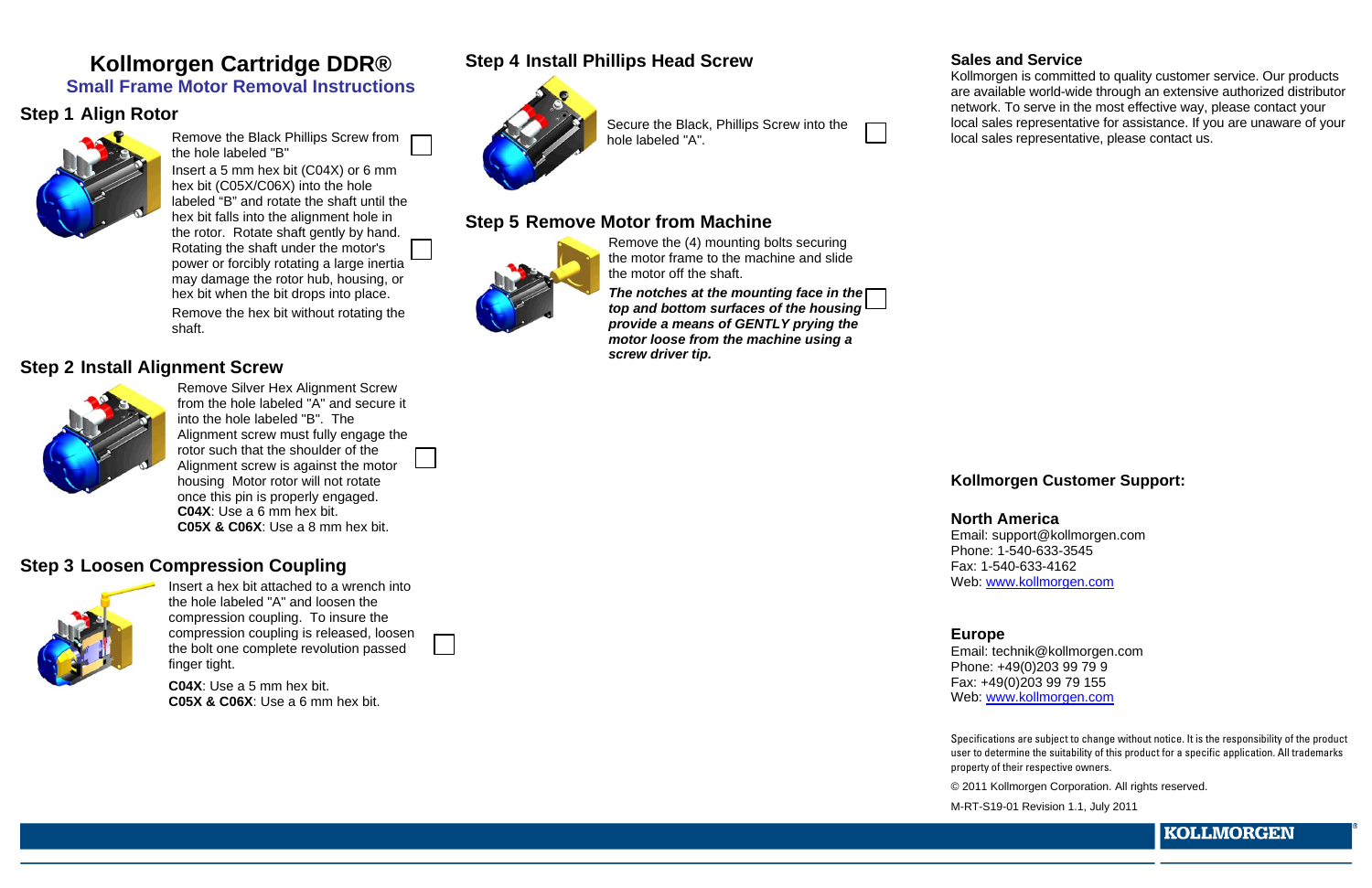**CARTRIDGE DDRTM Motor Mounting Instructions**

**Step 1** Check Machine Mounting Dimensions

*Incorrect mounting dimensions can damage Motor and/or Machine.*

| <b>Check Here</b> |  |
|-------------------|--|
|-------------------|--|

| <b>Diameter</b> | C(H)09X           | C(H)13X             |
|-----------------|-------------------|---------------------|
| Pilot           | $9.170 - 9.172$   | 13.147 - 13.149     |
|                 | [232.92 - 232.96] | $[333.94 - 333.98]$ |
| Large Shaft     | 2.7554 - 2.7559   | 3.1491 - 3.1496     |
|                 | 69.988 - 69.9991  | [79.988 - 79.999]   |
| Small Shaft     | 2.3617 - 2.3622   | 2.7554 - 2.7559     |
|                 | [59.988 - 59.999] | $[69.988 - 69.999]$ |

| <b>Shaft Length</b> | C(H)091 | C(H)092  | C(H)093  |
|---------------------|---------|----------|----------|
| Small               | 1.730   | 3.470    | 4.910    |
| $± 0.005$ [0.13]    | [43.94] | [88.14]  | [124.71] |
| Overall             | 3.540   | 5.280    | 6.720    |
| $\pm 0.06$ [1.5]    | [89.92] | [134.11] | [170.69] |

| <b>Shaft Length</b> | $C(H)$ 131 | C(H)132  | $C(H)$ 133 |
|---------------------|------------|----------|------------|
| Small               | 1.590      | 3.300    | 4.670      |
| $\pm$ 0.005 [0.13]  | [40.39]    | [83.82]  | [118.62]   |
| Overall             | 4.490      | 6.610    | 9.980      |
| $\pm 0.06$ [1.5]    | [114.05]   | [167.89] | [253.49]   |

With a dial indicator measure shaft runout. **0.038 mm (0.0015 in) TIR**



Access compression coupling bolts through holes labeled "A". Use 6 mm hex bit attached to a torque wrench. There are (6) compression coupling bolts on C(H)09 motor and (10) on the  $C(H)$ 13.

With a dial indicator mounted to the shaft, measure Pilot Concentricity. **0.05mm (0.002 in) TIR** 

With a dial indicator mounted to the shaft, measure Mounting Surface Perpendicularity. **0.05 mm (0.002 in) TIR** 



**KOLLMORGEN** 

# **Step 2** Secure Motor to Machine Frame

**Check Here**

Wipe down shaft and motor's rotor hub bore. Light oil residue is acceptable, but remove grease and

other contaminates.



Insert the provided key into the keyway in the shaft



Slide motor onto the shaft. Secure the motor to machine frame using four (4) bolts (not included).

# **Step 3** Remove End Cover

Using a Phillips screw driver, remove the blue end cover by loosening the pan head screws (eight (8) on the C(H)09 and twelve (12) on the C(H)13.

# **Step 4** Tighten Compression Coupling

Hand tighten each bolt in a circular pattern to approximately 0.1 N-m (1 lb-in.).

Tighten each bolt in a circular pattern, twice around to 13 N-m (10 lb-ft).

Retighten each bolt in a circular pattern, twice around to 20 N-m (15 lb-ft).

Retighten each bolt in a circular pattern, twice around to 30 N-m (22 lb-ft).

Go around, tightening each bolt to 30 N-m (22 lb-ft) until no bolt moves (may take up to 8 complete revolutions).



# **Step 5** Remove and Secure Shipping Hardware

**Check Here**

Remove (4) shipping bolts "B" and (4) set screws "C" using 6 mm hex wrench.



Place shipping bolts and set screws into foam holder.

# **Step 6** Confirm Free Rotation

Rotate load by hand to insure free movement.

# **Step 7** Replace End Cover



Ensure the O-ring on the outside of the end cover is in place.

*Properly torque the compression coupling to avoid significant damage to the motor and the machine to which it is mounted.* **CAUTION**

Rotate the end cover until the alignment mark matches the corresponding mark on the housing.

Secure the end cover by tightening the pan head screws (eight (8) on the C(H)09 and twelve (12) on the C(H)13).

> **Congratulations! Your CARTRIDGE DDR TM motor is ready for operation.**





B



**BOLT BOL BOLT SCREW SCREW SCREW**